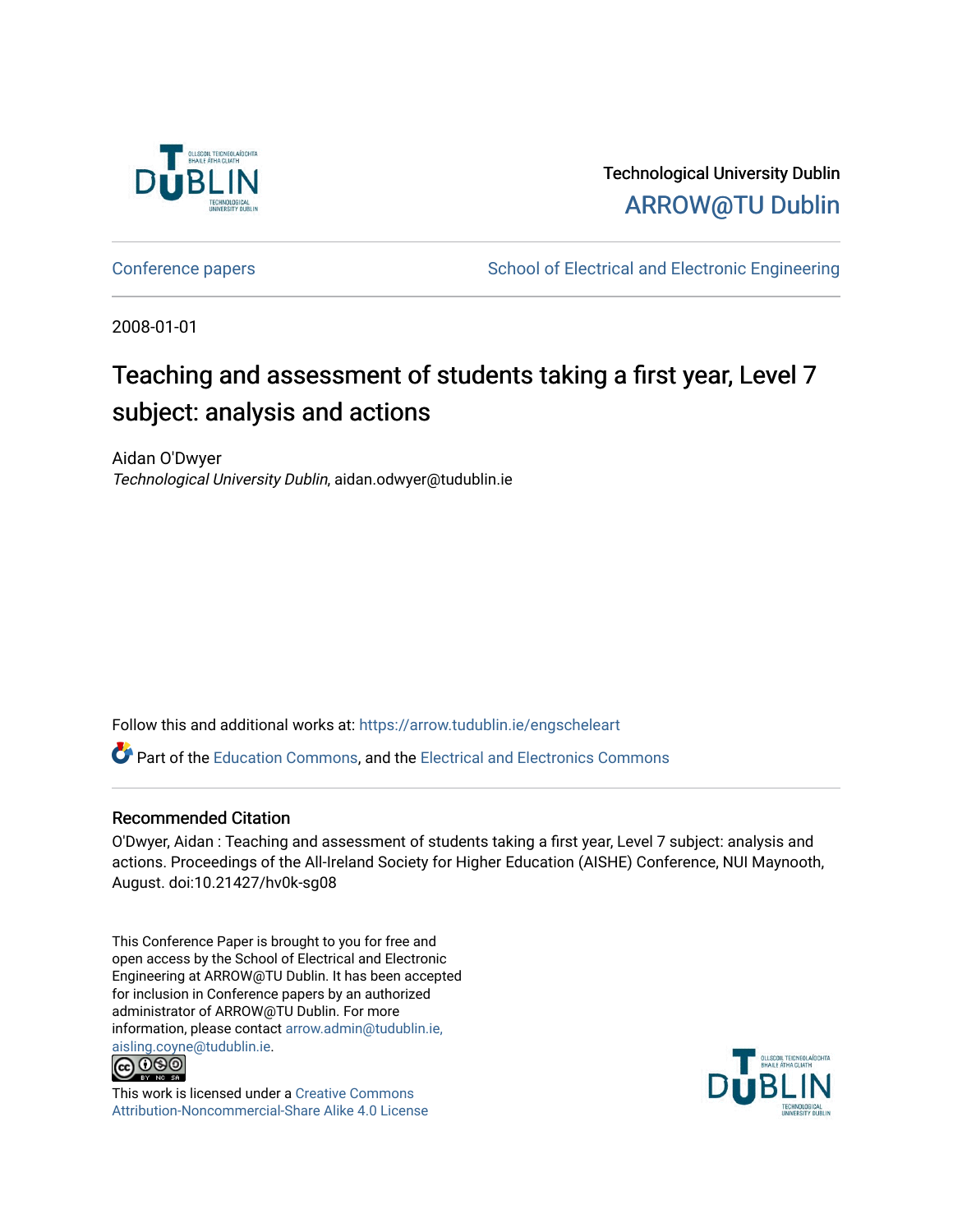# **Teaching and assessment of students taking a first year, Level 7 subject: analysis and actions**

Aidan O'Dwyer, School of Electrical Engineering Systems, DIT Kevin St., Dublin 8. E-mail: aidan.odwyer@dit.ie

**Abstract**: This contribution critically analyses the teaching and assessment strategies used on the core Electrical Systems subject in the first year of a three-year, Level 7, degree programme in Electrical Engineering at Dublin Institute of Technology. The author has the responsibility for development and instruction in the subject since 2004. In the 2004-5 and 2005-6 academic years, the didactic teaching approach and the assessment strategy ensured good educational outcomes. This was not the case in the 2006-7 academic year. The contribution will analyse the reasons for this, taking an evidence-based approach (i.e. analysing the assessment data in detail). Two conclusions that are drawn are that students have reasonable breadth of knowledge of the basic material, but knowledge depth is limited, and that students perform better in laboratories and project work than in examinations. Subsequently, the actions taken to improve student learning in the 2007-8 academic year will be detailed, and some preliminary analysis of the resulting assessment data will be provided.

#### **1. Introduction**

The author has had responsibility for module development and instruction since 2004 in the Electrical Systems subject in the first year of a three-year, Level 7, degree programme in Electrical Engineering at Dublin Institute of Technology. Level 7 programmes were previously referred to as technician programmes; candidates apply for such programmes (in common with all higher education programmes) through the Central Applications Office, in which points are given for examination results in six subjects taken in the Leaving Certificate (the terminal examination at second level education), or equivalent. The maximum point score possible for a candidate is 600, with 55% of candidates scoring more than 300 points in 2007, for example [CAO, 2007a]. Minimum points levels for programmes are set by student demand for the limited number of course places; in common with worldwide trends, student demand for technology courses is decreasing, leading to, for example, a minimum points level for the programme of 150 in 2007, with a median points level of 245 [CAO, 2007b]. Though there is some debate as to whether the points scored by candidates in an examination process dominated by a terminal examination is the best predictor of subsequent success on the engineering programme, nevertheless it is clear that many, if not most, of the students entering the programme have lower academic ability when compared to their wider peer group.

In a typical year, 40 learners commence the degree programme, the majority of which come directly from second-level education; there are a small number of students who are mature learners (categorised as students over 23 years of age in Ireland) and a further small group of international students. In addition, in 2007-8, a part-time version of the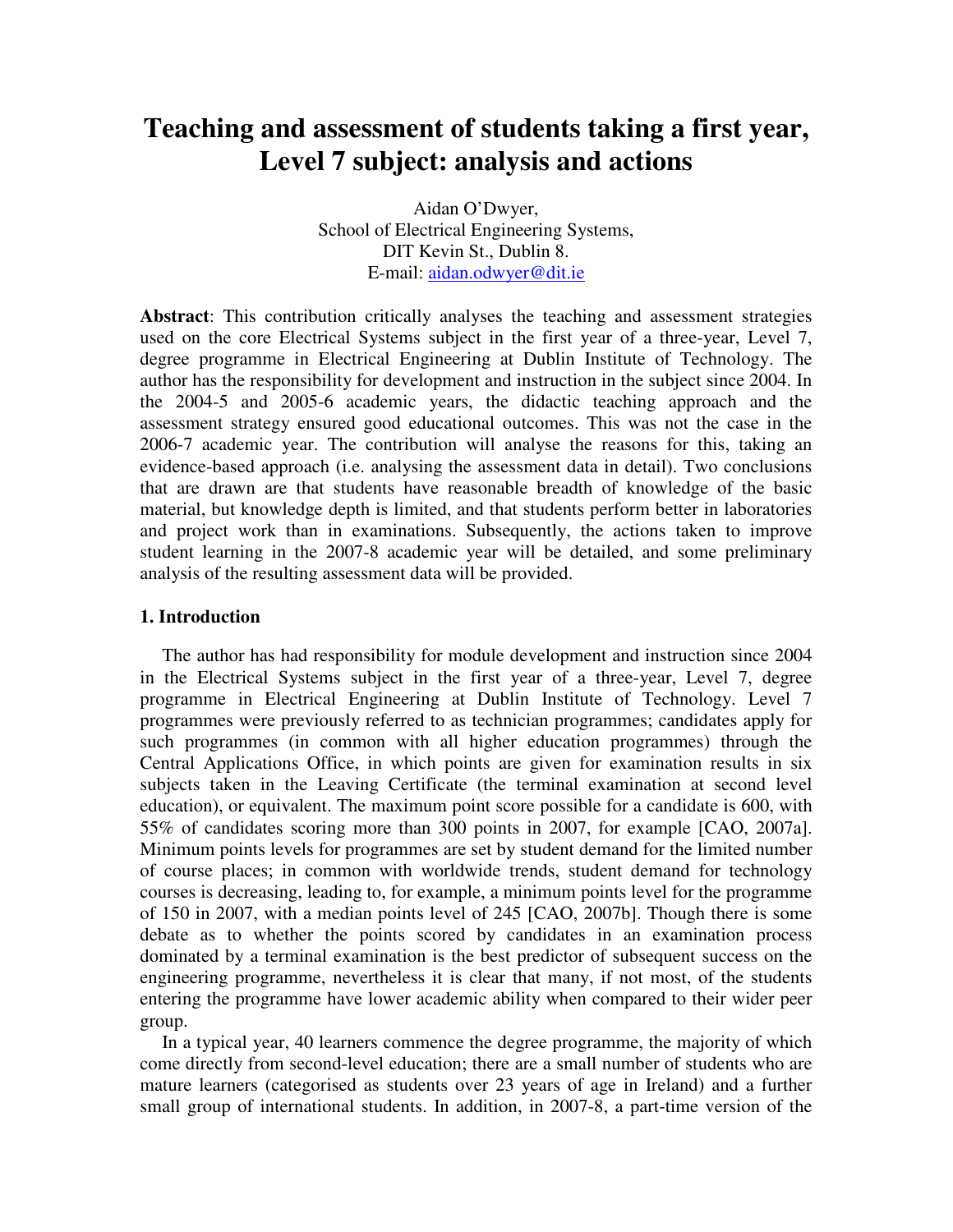programme was started; part-time students and full-time students attend the same lectures and laboratories and sit the same assessments.

Finally, Level 7 programmes are distinguished from Level 8 programmes, which in Engineering are four years in duration, require a much higher minimum standard in Mathematics at the Leaving Certificate examination (or equivalent) and allow successful graduates to work directly for chartered membership of engineering professional bodies. Successful Level 7 graduates in engineering may directly achieve associate (or equivalent) membership of the professional bodies.

#### **2. Description**

Electrical Systems is a central technical subject in the programme, and learning in the subject is progressed further in the remaining two years of the programme. The subject is divided into two thirteen-week modules; in each module, students attend two hours of lectures and two hours of laboratories in the subject each week. Over the 2004-7 academic years, the author taught the material by writing the lecture notes and problem solutions, in the lecture, on slides on an overhead projector; the students took notes of this material. Laboratories in the subject were similarly didactic, with students required to complete a different experiment each week from a laboratory manual. The subject was assessed in the following manner:

- Terminal examination (50% of subject mark), held after the completion of the second module. This examination has a compulsory question and five other questions, three of which are to be attempted. Two of these five questions are presently in multiplechoice format.
- Laboratory work (25% of the subject mark); this is assessed continuously over both semesters.
- Individual student project work (12.5% of the subject mark), assessed in the middle of the first module.
- Module 1 assessment (12.5% of the subject mark); in 2006-7, this was an exclusively multiple-choice examination, held after the completion of the first module.

Thus, there is a mix of assessment strategies, with multiple-choice questions used to examine the fact-based material that forms an important part of the subject. The author's experience over the 2004-6 academic years was that students tended to perform well in such questions, and that they ensured an understanding of a broad range of basic ideas, among other advantages. Further discussion and evaluation of the use of such an assessment strategy are available [O'Dwyer, 2007].

In the 2004-5 and 2005-6 academic years, the didactic teaching approach and the assessment strategy ensured good educational outcomes. For example, of the 18 students who remained in the programme by the end of the 2005-6 academic year, 12 passed the subject at the summer examination and 3 more passed the subject by the autumn examination, a pass rate of 83%. The overall progression rate into Year 2 of the programme (over all modules) was 72% (or 13 out of 18 students).

The situation changed in the 2006-7 academic year. Of the 27 students who remained in the programme by the end of the academic year, 14 passed the subject at the summer examination and 3 more passed the subject by the autumn examination, a pass rate of 63%. The overall progression rate into Year 2 of the programme (over all modules) was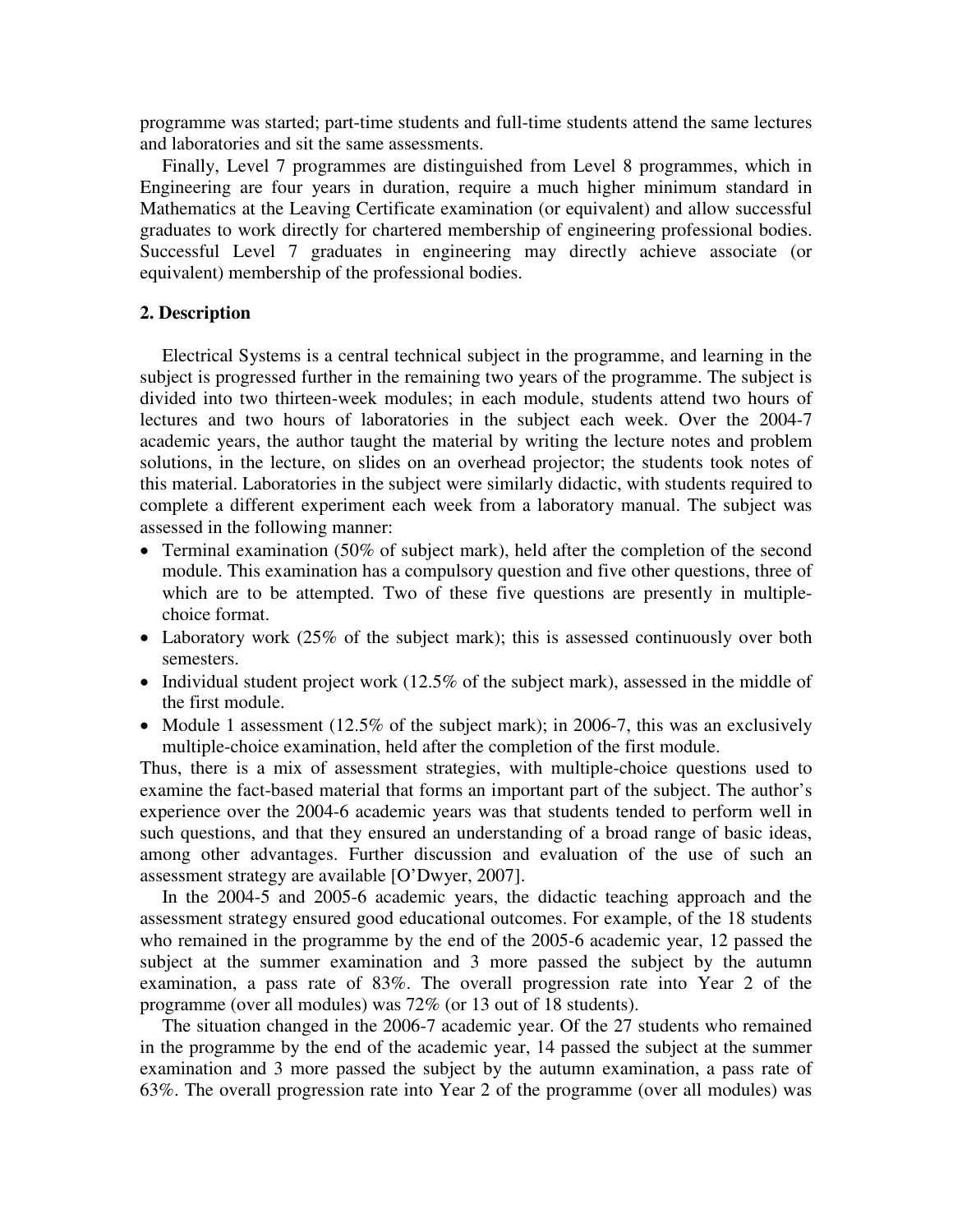also 63%, indicating that the Electrical Systems subject (together with another subject, Electronic Systems) was responsible for the relatively poor progression rate.

Thus, it was decided to analyse fully the reasons for the relatively poor progression rate in the Electrical Systems subject in the 2006-7 academic year, given that progression had been satisfactory in the two previous academic years. Firstly, analysis of the assessment data was carried out. Numerical data was converted into graphical form to better capture data trends, while retaining individual student confidentiality. Subsequently, conclusions were drawn and actions taken to improve student learning in the 2007-8 academic year.

#### **3. Analysis of the terminal examination data**

As mentioned, the examination had a compulsory question and five other questions, three of which are to be attempted. Two of these five questions were in multiple-choice format. Figure 1 summarises the marks obtained from the student attempts at the two types of questions. Clearly, students scored better, on average, in the multiple-choice questions, a finding that was consistent with experiences in the previous academic years [O'Dwyer, 2007].





Of the two multiple-choice questions, greater student success in answering Q2 compared to Q4 was shown (see Figure 2). Q2 deals with DC material, covered in Semester 1; Q4 deals with AC material, covered in Semester 2. Clearly, students are more knowledgeable about DC material. The author suggests that the transition to third level study, recognised to be a challenging one for many students, means that little time can be devoted by students to detailed work in the subject; however, the fundamentals of DC electrical systems are easier to pick up in laboratories and lectures. In addition, the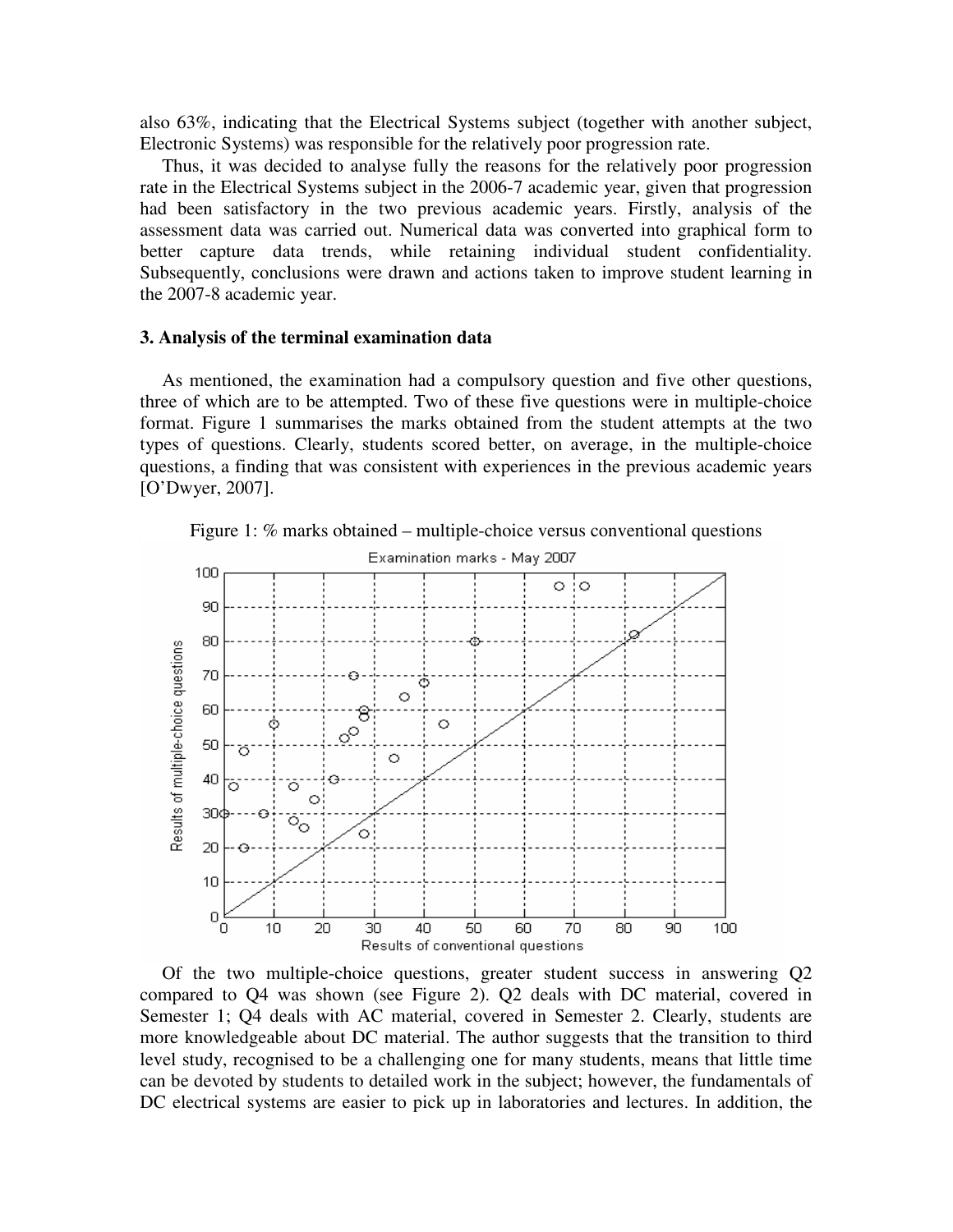Junior Certificate syllabus in Science treats electricity and magnetism [NCCA, 2003], so even students who have not taken Physics at Leaving Certificate level have previously covered the fundamentals of the DC material.



Figure 2: % marks obtained – Q2 versus Q4

There is also evidence of poor examination technique by students when answering multiple-choice Q4, in particular. It is recognised that raw scores from multiple-choice questions should not be used directly. The reason is that, for example, in a test with four choice-questions, a student may know the answers for 20% of the questions and guess the answers correctly for one quarter of the rest of the questions, passing the examination. Scaling may be done using a simple approach (which employs negative marking), which is the method used by the author. Analysis shows that many weaker students answered more than half of the 25 parts of question 4 incorrectly, despite being advised to only answer the question parts if they were confident of the answers.

#### **4. Analysis of other assessment modes**

As mentioned, the following assessment modes are also used:

- Laboratory work (25% of the subject mark); this is assessed continuously over both semesters.
- Individual student project work (12.5% of the subject mark), assessed in the middle of the first module.
- Module 1 assessment  $(12.5\% \text{ of the subject mark})$ ; in 2006-7, this was an exclusively multiple-choice examination, held after the completion of the first module.

Detailed analysis shows that there is a reasonable correlation between: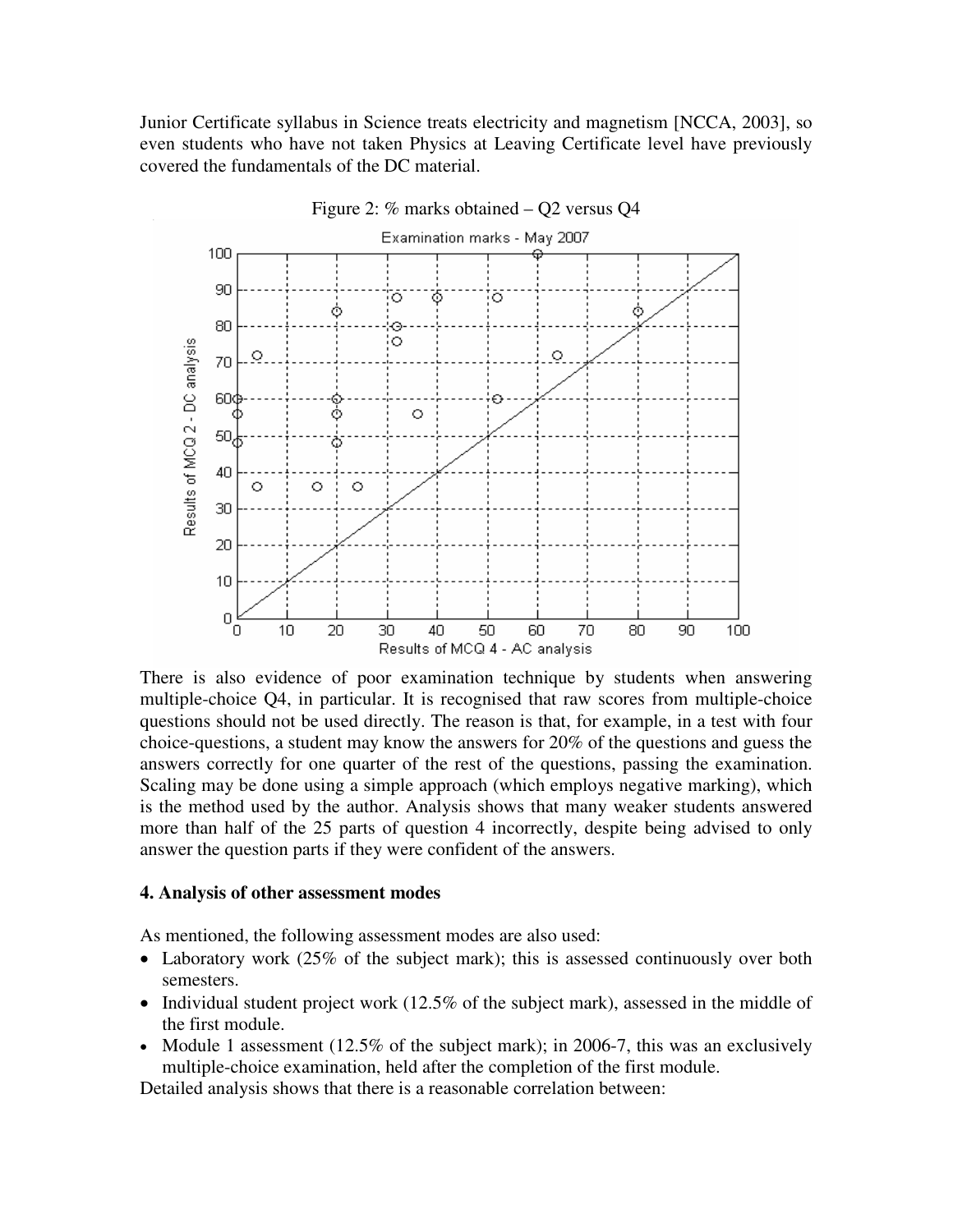• the terminal examination mark and the module 1 assessment mark (Figure 3)

• the laboratory assessment mark and the project assessment mark (Figure 4), with weaker correlations between the marks obtained from the other assessment strategies.



Task Marks - MiniProject - November 2006

Figure 3: Examination vs. Module 1 assessment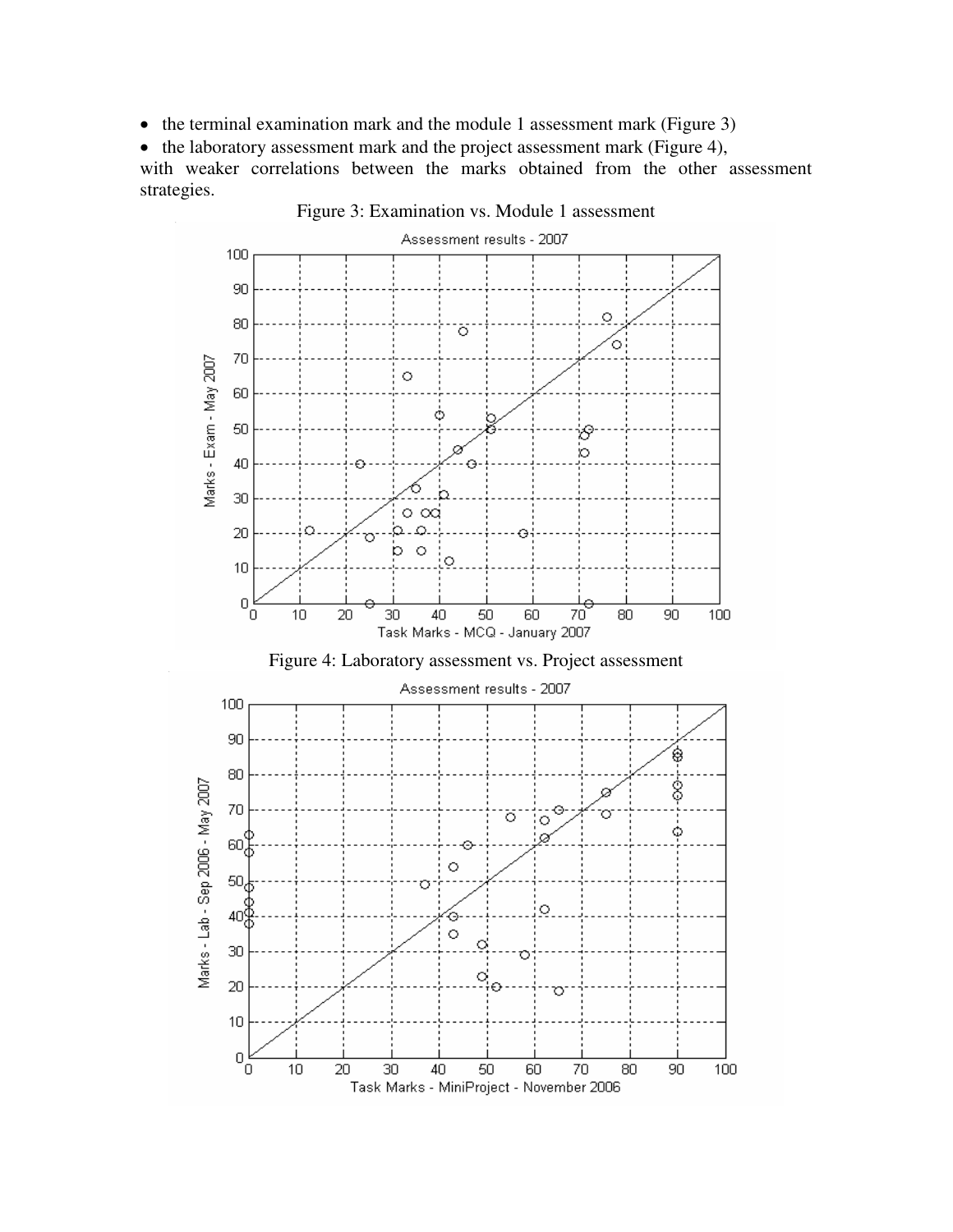Figure 5 shows the correlation between marks obtained by students in a more active learning mode i.e. through laboratory and project work (assessed by continuous assessment) and marks obtained by students by examination. Clearly, students score better in an active learning environment.



#### Figure 5: Examination assessment versus continuous assessment

#### **5. Conclusions from the analysis**

The following conclusions can be drawn from this analysis:

- As revealed by the terminal and Module 1 examinations, students have reasonable breadth of knowledge of the DC material, but knowledge depth is limited. In particular, student ability to describe phenomena and solve problems, which have been assessed using the conventional questions, is underdeveloped (except for the small minority of gifted students). Students, on average, have poor breadth and depth of knowledge of the AC material.
- On average, students perform better in laboratories and project work than in examinations. Though some of the difference may be due to the assessment methodologies employed, it is recognised that many engineering students favour an active and visual learning style [Felder and Spurlin, 2005].

The following actions were taken in the 2007-8 academic year to address the difficulties:

• At the start of the module, the students were requested to complete the index of learning styles questionnaire [Felder and Soloman, 1991]; 35 replies were received (there were 41 registered students on the programme at that stage). Analysis revealed that students, on average, were strongly visual learners, with a less strong preference for active learning (Figures 6 and 7).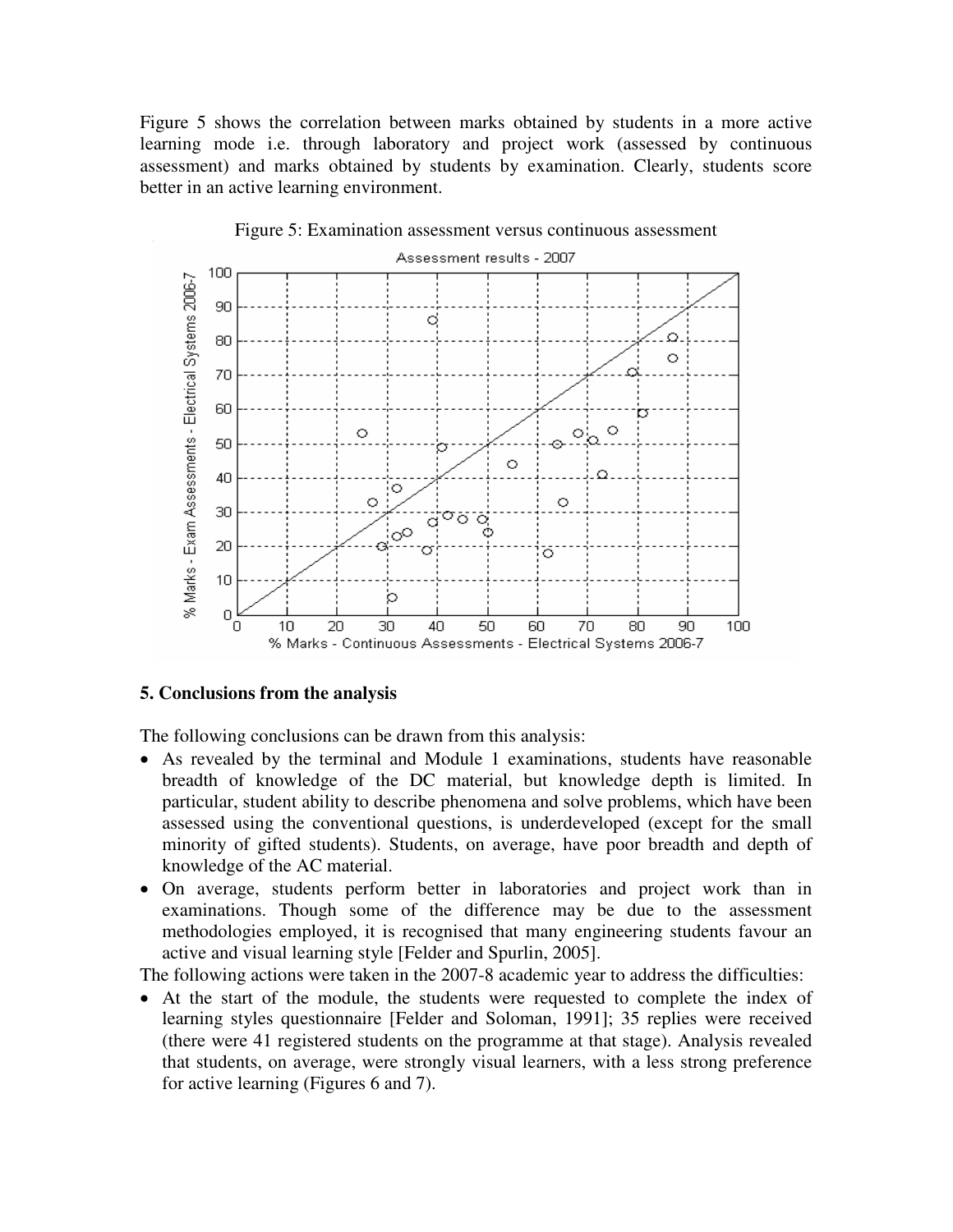

An analysis of the results for each individual, and the average results, was discussed with the students in Week 2 of the module. Advice was given on how to optimise each individuals learning.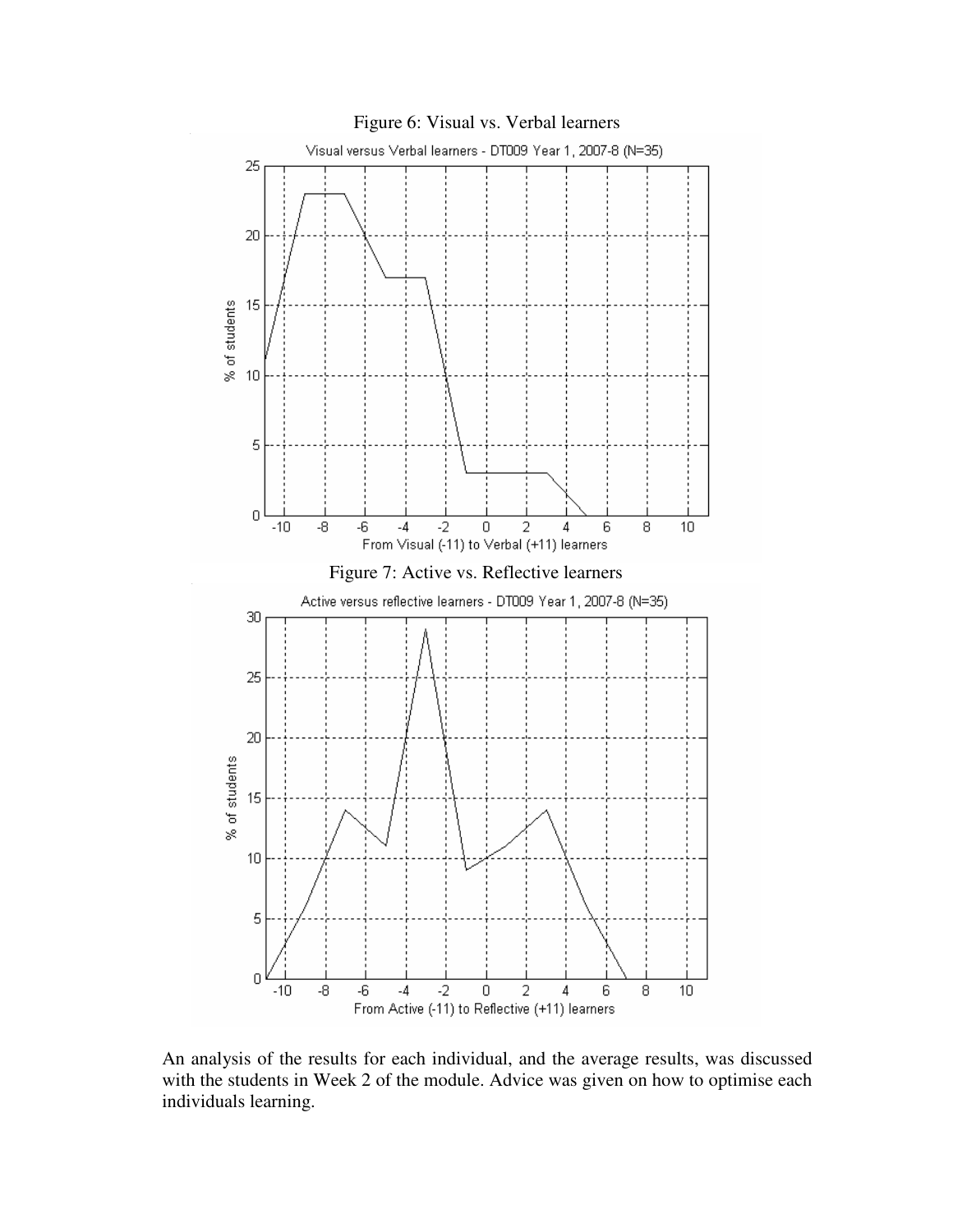- Based on the results, the lecturer completely changed the teaching approach in 2007-8. Teaching was done using PowerPoint, with extensive visual material employed. Lectures are also made available on WebCT. This is partly because attendance at lectures for the full time students in 2006-7 was unsatisfactory (though no statistics are available); in addition, the module in 2007-8 was followed by a significant number of part-time students. Active learning in the lecture environment has been prioritised, with approximately 35% of the lecture time devoted to student problem solving exercises, with the aim of increasing the depth of knowledge of the material. It was hoped that these strategies would assist students in their understanding of the AC material in Semester 2, in particular.
- The module assessment strategy was changed, as follows:
	- The Module 1 assessment was still in multiple-choice form, but included questions that assess depth as well as breadth of knowledge. Many of the multiple-choice questions had a visual component, because of the emphasis places on more visual learning techniques;
	- The student project was preformed and assessed in the middle of the second semester, with the aim of increasing participation rate to 100%;
	- The terminal examination was changed to incorporate more visual components in the questions.

Otherwise, the considered opinion was that the nature of the assessments is appropriate.

• The lecturer scheduled a tutorial on good examination techniques.

## **6. Student performance in the 2007-8 academic year – preliminary analysis and discussion**

Table 1 summarises assessment results over three academic years. DT009 refers to the full time student cohort, with DT016 referring to the part-time student cohort.

|                            | 2005-6   | 2006-7   | 2007-8   |       |       |
|----------------------------|----------|----------|----------|-------|-------|
|                            | DT009    | DT009    | DT009    | DT016 | Total |
| Student number             | 18       | 27       | 29       |       | 38    |
| Number who passed module   | 12       | 14       | 18       | 8     | 26    |
| $%$ pass rate              | 67       | 52       | 62       | 89    | 68    |
| Average examination mark   | 43       | 38       | 39       | 60    | 44    |
| Average Module 1 test mark |          | 43       | 36       | 68    | 44    |
| Average project mark       | 62       | 64       | 53       | 65    | 56    |
| Average laboratory mark    | 53       | 51       | 60       | 79    | 65    |
| Average module mark        | 48       | 45       | 46       | 66    | 51    |
| Minimum (median) points    | 175(285) | 115(275) | 150(245) |       |       |

Table 1: Assessment results over three academic years

The results in the table show the average module mark for the 2007-8 cohort has improved, though this improvement is almost wholly due to the good performance of mature students on the DT016 programme. Of the DT009 students, overall performance